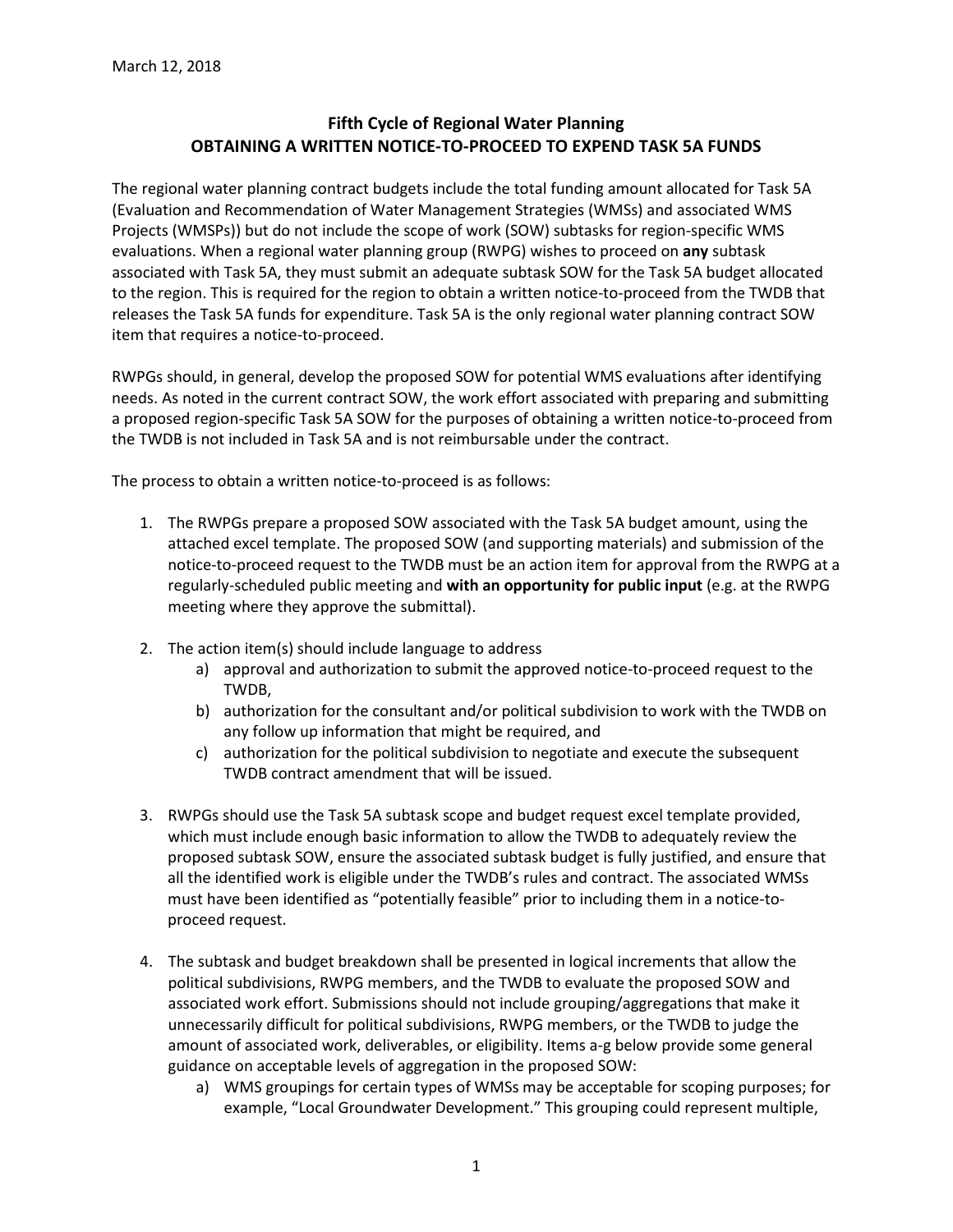smaller, WMSs for multiple water user groups (WUGs), where the WMSs are of a similar scale for each individual WUG. The individual WUGs would need to be identified in the SOW request.

- b) Multiple WMS evaluations of a larger scale and more complex configuration should not be aggregated into a single line item for scoping purposes, for example, an entity's new water supply Capital Improvement Plan for the next 50 years should not be aggregated into a singular WMS, especially if it includes multiple types of strategies.
- c) To assist in determining which WMSs are grouped or scoped individually, the RWPG may wish to set a volumetric threshold, for example, WMSs that provide more than 5,000 acre-feet/year would be scoped individually. The definition of an appropriate threshold would be based on the discretion of the RWPG and may be relative to the size of the budget.
- d) New major water supply development strategies, for example, major reservoirs or major well field development, must be scoped individually.
- e) WMS evaluations may be aggregated at the WMS type level, as appropriate, however multiple WMS types should not be aggregated. This means, for example, that scoping for reuse WMSs should not be aggregated with conservation WMS evaluations, or groundwater development WMS evaluations.
- f) WMS Projects (WMSPs) are not expected to be scoped, but if known, they may be discussed in the associated WMS "Scope of Work Write-Up" or "Deliverable" columns of the spreadsheet template, as appropriate.
- g) For evaluations limited to updating costs of previously recommended or alternative WMSs and associated WMSPs, it is acceptable to aggregate this work by WMS type.
- 5. The notice-to-proceed submittal to the TWDB must also include the date on which the RWPG presented its overall methodology for identifying potentially feasible WMSs to the public for comment **and** the date on which the RWPG approved the methodology. The process for identifying potentially feasible WMSs must be approved prior to the RWPG taking action on a notice-to-proceed request.
- 6. RWPGs' shall submit the formal notice-to-proceed request to their TWDB Project Manager. If the notice-to-proceed request is submitted prior to the RWPG's identification of water needs, the RWPG must also provide an explanation of why the RWPG finds it necessary to start on the associated WMS evaluation(s) before the region's water needs have been identified.
- 7. TWDB staff will evaluate the notice-to-proceed request, justifications, proposed subtask SOW and budget and, if necessary, request additional information and negotiate with the RWPG to approve a final Task 5A SOW to go with the proposed subtask budget.
- 8. If the notice-to-proceed request is approved by the TWDB, the TWDB will develop a contract amendment to add the new SOW subtasks under Task 5A and issue a notice-to-proceed letter. This is processed as a regular contract amendment that will require signature by the TWDB's Executive Administrator and the RWPG's political subdivision. Please note that:
	- a) RWPGs have the flexibility to submit multiple requests for a notice-to-proceed since they may want to begin evaluating some WMSs even though all of the region's needs may not be known for some time.
	- b) Each notice-to-proceed request requires RWPG approval at a public meeting with opportunity for public input.